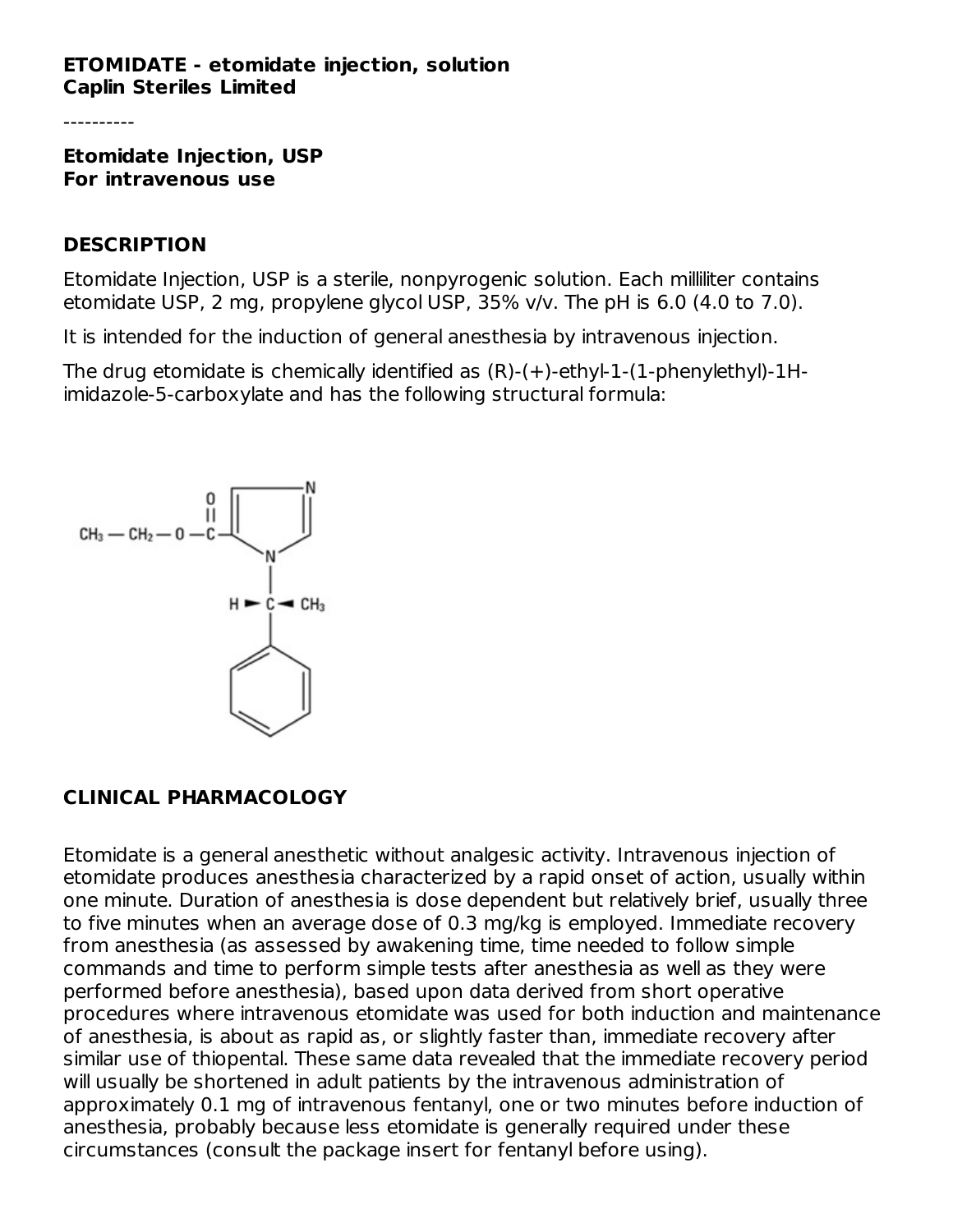The most characteristic effect of intravenous etomidate on the respiratory system is a slight elevation in arterial carbon dioxide tension (PaCO<sub>2</sub>) (see **ADVERSE REACTIONS**).

Reduced cortisol plasma levels have been reported with induction doses of 0.3 mg/kg etomidate. These persist for approximately 6 to 8 hours and appear to be unresponsive to ACTH administration.

The intravenous administration of up to 0.6 mg/kg of etomidate to patients with severe cardiovascular disease has little or no effect on myocardial metabolism, cardiac output, peripheral circulation or pulmonary circulation. The hemodynamic effects of etomidate have in most cases been qualitatively similar to those of thiopental sodium, except that the heart rate tended to increase by a moderate amount following administration of thiopental under conditions where there was little or no change in heart rate following administration of etomidate. However, clinical data indicates that etomidate administration in geriatric patients, particularly those with hypertension, may result in decreases in heart rate, cardiac index, and mean arterial blood pressure. There are insufficient data concerning use of etomidate in patients with recent severe trauma or hypovolemia to predict cardiovascular response under such circumstances.

Clinical experience and special studies to date suggest that standard doses of intravenous etomidate ordinarily neither elevate plasma histamine nor cause signs of histamine release.

Limited clinical experience, as well as animal studies, suggests that inadvertent intraarterial injection of etomidate, unlike thiobarbiturates, will not usually be followed by necrosis of tissue distal to the injection site. Intra-arterial injection of etomidate is, however, not recommended.

Etomidate induction is associated with a transient 20% to 30% decrease in cerebral blood flow. This reduction in blood flow appears to be uniform in the absence of intracranial space occupying lesions. As with other intravenous induction agents, reduction in cerebral oxygen utilization is roughly proportional to the reduction in cerebral blood flow. In patients with and without intracranial space occupying lesions, etomidate induction is usually followed by a moderate lowering of intracranial pressure, lasting several minutes. All of these studies provided for avoidance of hypercapnia. Information concerning regional cerebral perfusion in patients with intracranial space occupying lesions is too limited to permit definitive conclusions.

Preliminary data suggests that etomidate will usually lower intraocular pressure moderately.

Etomidate is rapidly metabolized in the liver. Minimal anesthetic plasma levels of unchanged drug are equal to or higher than 0.23 mcg/mL; they decrease rapidly up to 30 minutes following injection and thereafter more slowly with a half-life value of about 75 minutes. Approximately 75% of the administered dose is excreted in the urine during the first day after injection. The chief metabolite is R-(+)-1-(1phenylethyl)-1H-imidazole-5-carboxylic acid, resulting from hydrolysis of etomidate, and accounts for about 80% of the urinary excretion. Limited pharmacokinetic data in patients with cirrhosis and esophageal varices suggest that the volume of distribution and elimination half-life of etomidate are approximately double that seen in healthy subjects.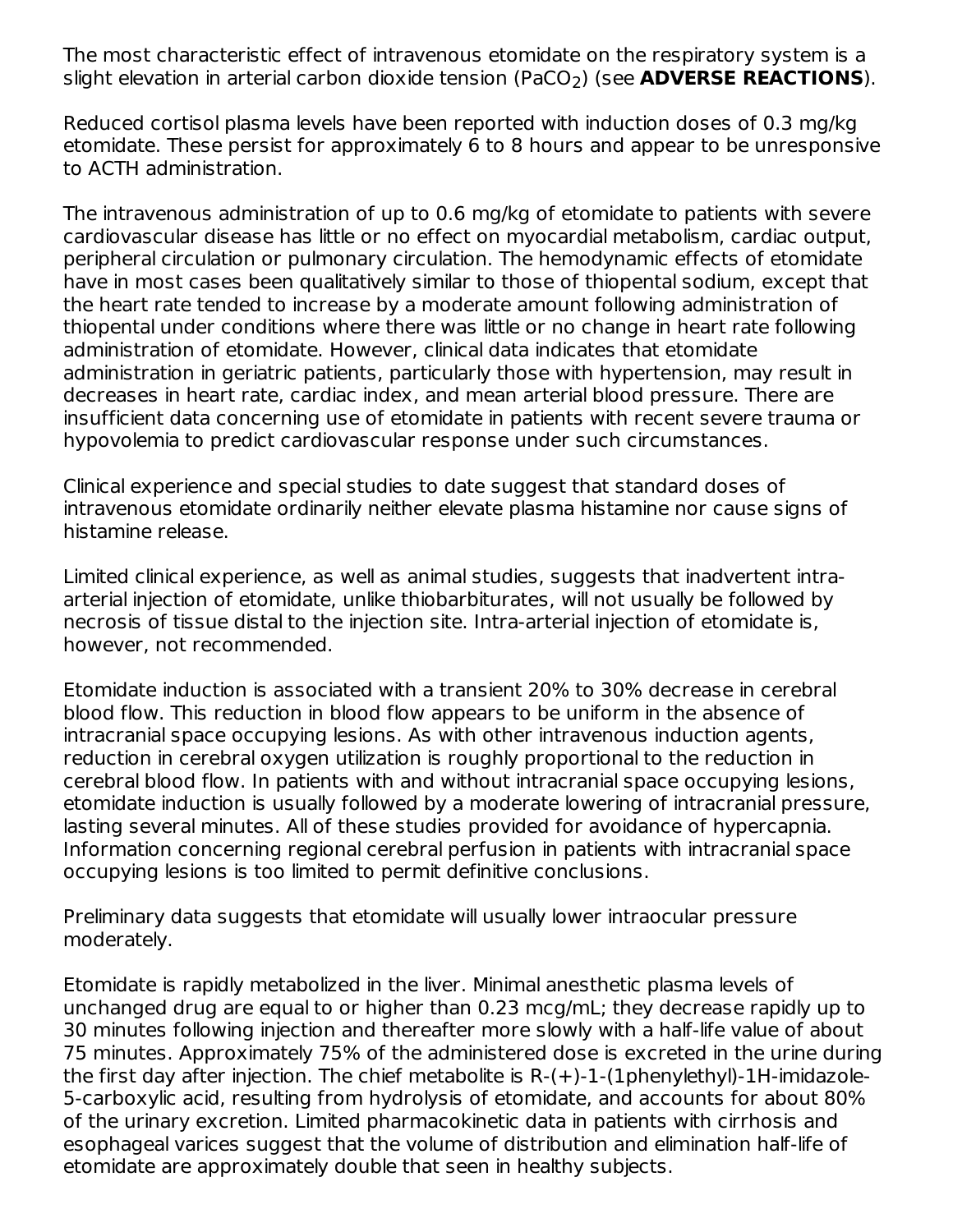In clinical studies, elderly patients demonstrated decreased initial distribution volumes and total clearance of etomidate. Protein binding of etomidate to serum albumin was also significantly decreased in these individuals.

Reduced plasma cortisol and aldosterone levels have been reported following induction doses of etomidate. These results persist for approximately 6-8 hours and appear to be unresponsive to ACTH stimulation. This probably represents blockage of 11 betahydroxylation within the adrenal cortex.

## **INDICATIONS & USAGE**

Etomidate Injection USP is indicated by intravenous injection for the induction of general anesthesia. When considering use of etomidate, the usefulness of its hemodynamic properties (see **CLINICAL PHARMACOLOGY**) should be weighed against the high frequency of transient skeletal muscle movements (see **ADVERSE REACTIONS**).

Intravenous etomidate is also indicated for the supplementation of subpotent anesthetic agents, such as nitrous oxide in oxygen, during maintenance of anesthesia for short operative procedures such as dilation and curettage or cervical conization.

## **CONTRAINDICATIONS**

Etomidate is contraindicated in patients who have shown hypersensitivity to it.

## **WARNINGS**

INTRAVENOUS ETOMIDATE SHOULD BE ADMINISTERED ONLY BY PERSONS TRAINED IN THE ADMINISTRATION OF GENERAL ANESTHETICS AND IN THE MANAGEMENT OF COMPLICATIONS ENCOUNTERED DURING THE CONDUCT OF GENERAL ANESTHESIA.

BECAUSE OF THE HAZARDS OF PROLONGED SUPPRESSION OF ENDOGENOUS CORTISOL AND ALDOSTERONE PRODUCTION, THIS FORMULATION IS NOT INTENDED FOR ADMINISTRATION BY PROLONGED INFUSION.

**Pediatric Neurotoxicity:** Published animal studies demonstrate that the administration of anesthetic and sedation drugs that block NMDA receptors and/or potentiate GABA activity increase neuronal apoptosis in the developing brain and result in long-term cognitive deficits when used for longer than 3 hours. The clinical significance of these findings is not clear. However, based on the available data, the window of vulnerability to these changes is believed to correlate with exposures in the third trimester of gestation through the first several months of life, but may extend out to approximately three years of age in humans (see **PRECAUTIONS/Pregnancy, Pediatric Use, ANIMAL PHARMACOLOGY AND/OR TOXICOLOGY**).

Some published studies in children suggest that similar deficits may occur after repeated or prolonged exposures to anesthetic agents early in life and may result in adverse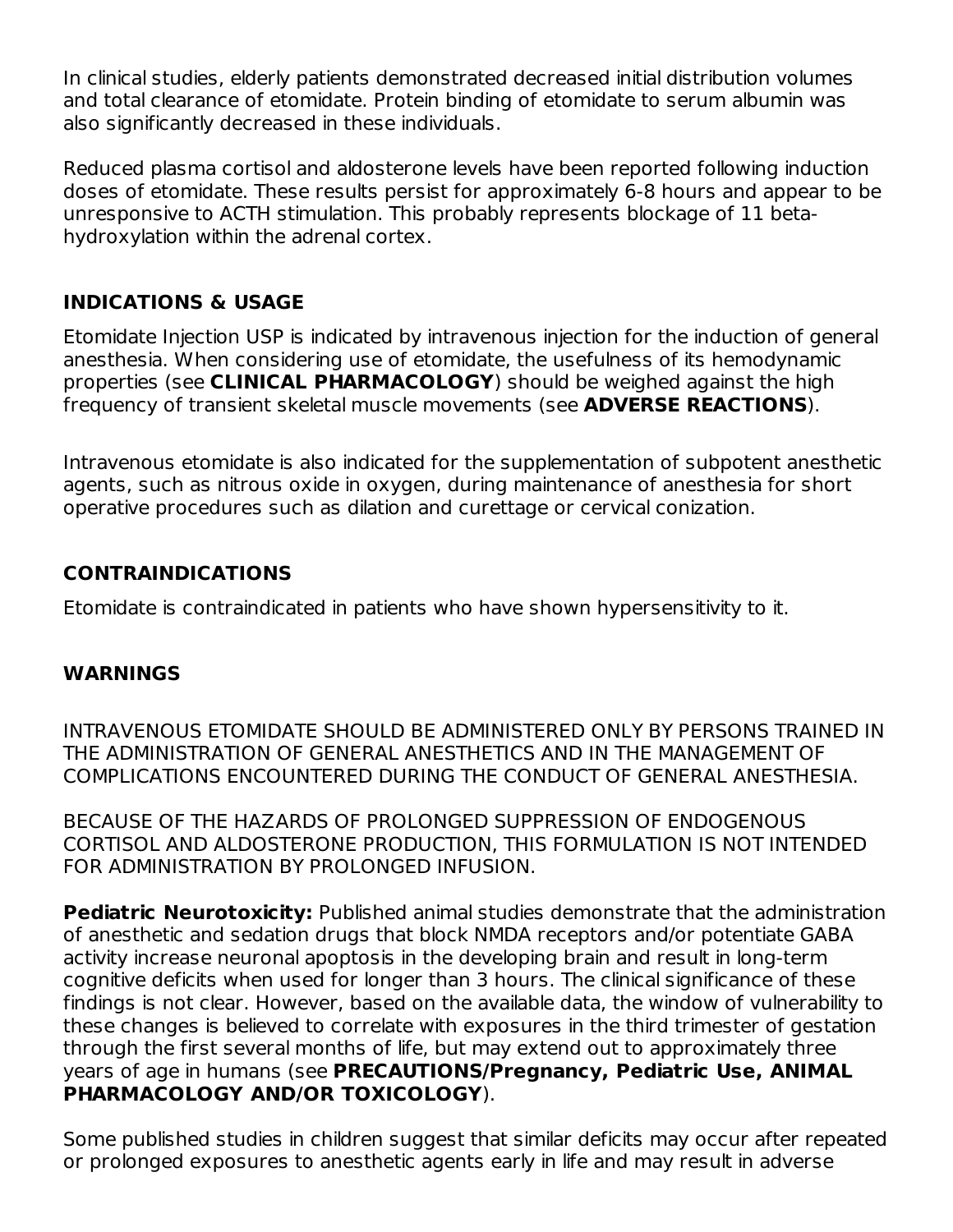cognitive or behavioral effects. These studies have substantial limitations, and it is not clear if the observed effects are due to the anesthetic/sedation drug administration or other factors such as the surgery or underlying illness.

Anesthetic and sedation drugs are a necessary part of the care of children needing surgery, other procedures, or tests that cannot be delayed, and no specific medications have been shown to be safer than any other. Decisions regarding the timing of any elective procedures requiring anesthesia should take into consideration the benefits of the procedure weighed against the potential risks.

## **PRECAUTIONS**

## **CARCINOGENESIS & MUTAGENESIS & IMPAIRMENT OF FERTILITY**

### **Carcinogenesis**

Long-term animal studies to evaluate the carcinogenic potential of etomidate have not been completed.

### Mutagenesis

Studies to evaluate the mutagenic potential of etomidate have not been completed.

### Impairment of Fertility

In a fertility and early embryonic development study in which male and female rats were treated intravenously with 0.31, 1.25, and 5 mg/kg/day etomidate (0.17, 0.68, and 2.7 times the human induction dose of 0.3 mg/kg based on body surface area) prior to mating, no adverse effects on fertility were noted.

## **PREGNANCY**

### Risk Summary

There are no adequate and well-controlled studies in pregnant women. In animal reproduction studies, fetal deaths and reduced pup survival were noted after intravenous administration of etomidate to pregnant rats at doses 0.17 times the human induction dose of 0.3 mg/kg. Reduced pup survival was noted after intravenous administration of etomidate to pregnant rabbits at 1.6 times the human induction dose. Published studies in pregnant primates demonstrate that the administration of anesthetic and sedation drugs that block NMDA receptors and/or potentiate GABA activity during the period of peak brain development increases neuronal apoptosis in the developing brain of the offspring when used for longer than 3 hours. There are no data on pregnancy exposures in primates corresponding to periods prior to the third trimester in humans. [See Data]

The estimated background risk of major birth defects and miscarriage for the indicated population is unknown. All pregnancies have a background risk of birth defect, loss, or other adverse outcomes. In the U.S. general population, the estimated background risk of major birth defects and miscarriage in clinically recognized pregnancies is 2% to 4% and 15% to 20%, respectively.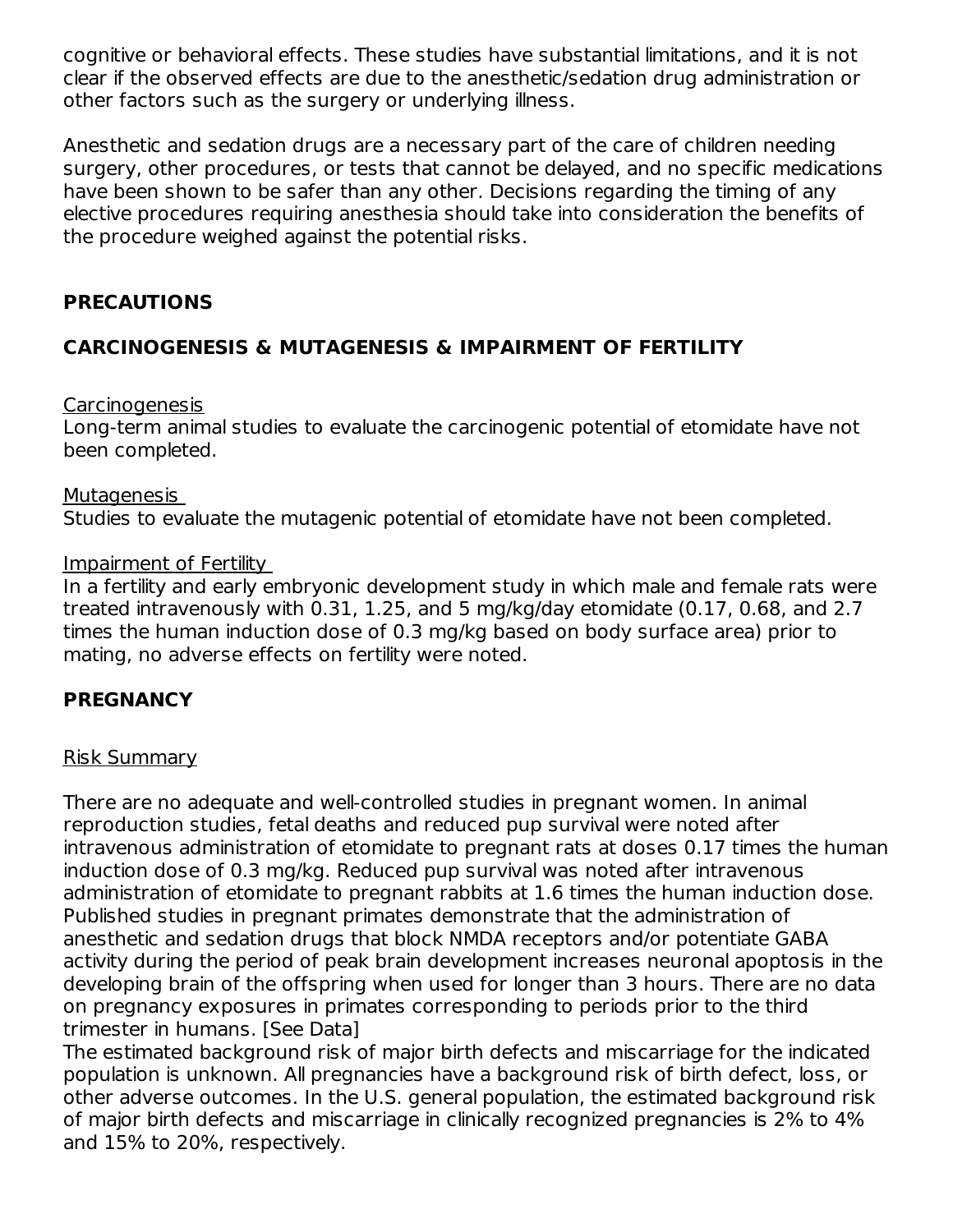### Data Animal Data

No malformations or adverse fetal effects were noted in a study in which pregnant rats were intravenously administered 0.31, 1.25, or 5 mg/kg/day etomidate (0.17, 0.68, or 2.7 times the human induction dose of 0.3 mg/kg based on body surface area) during organogenesis (Gestation Days 6-15).

Reduced pup survival was noted in all doses tested in a study in which pregnant rabbits were intravenously administered 1.5 or 4.5 mg/kg/day etomidate (1.6 or 4.9 times the human induction dose of 0.3 mg/kg based on body surface area) during organogenesis (Gestation Day 6-18). These doses also produced maternal toxicity (increased mortality).

Increased still born fetuses and decreased pup survival was noted at all doses tested in a study where pregnant rats were intravenously administered 0.31, 1.25, or 5 mg/kg/day etomidate (0.17, 0.68, or 2.7 times the human induction dose of 0.3 mg/kg based on body surface area) during gestation and throughout lactation (Gestation Day 16 through Lactation Day 21). These doses also produced maternal toxicity (decreased food consumption and increased mortality). In this study, offspring were not evaluated for sexual maturation, neurobehavioral function including learning and memory, or reproductive function.

In a published study in primates, administration of an anesthetic dose of ketamine for 24 hours on Gestation Day 122 increased neuronal apoptosis in the developing brain of the fetus. In other published studies, administration of either isoflurane or propofol for 5 hours on Gestation Day 120 resulted in increased neuronal and oligodendrocyte apoptosis in the developing brain of the offspring. With respect to brain development, this time period corresponds to the third trimester of gestation in the human. The clinical significance of these findings is not clear; however, studies in juvenile animals suggest neuroapoptosis correlates with long-term cognitive deficits (See **WARNINGS/Pediatric Neurotoxicity, PRECAUTIONS/Pregnancy, ANIMAL TOXICOLOGY AND/OR PHARMACOLOGY**).

## **LABOR & DELIVERY**

There are insufficient data to support use of intravenous etomidate in obstetrics, including Caesarean section deliveries. Therefore, such use is not recommended.

### **NURSING MOTHERS**

It is not known whether this drug is excreted in human milk. Because many drugs are excreted in human milk, caution should be exercised when etomidate is administered to a nursing mother.

### **PEDIATRIC USE**

There are inadequate data for etomidate to make dosage recommendations for induction of anesthesia in patients below the age of ten (10) years; therefore, such use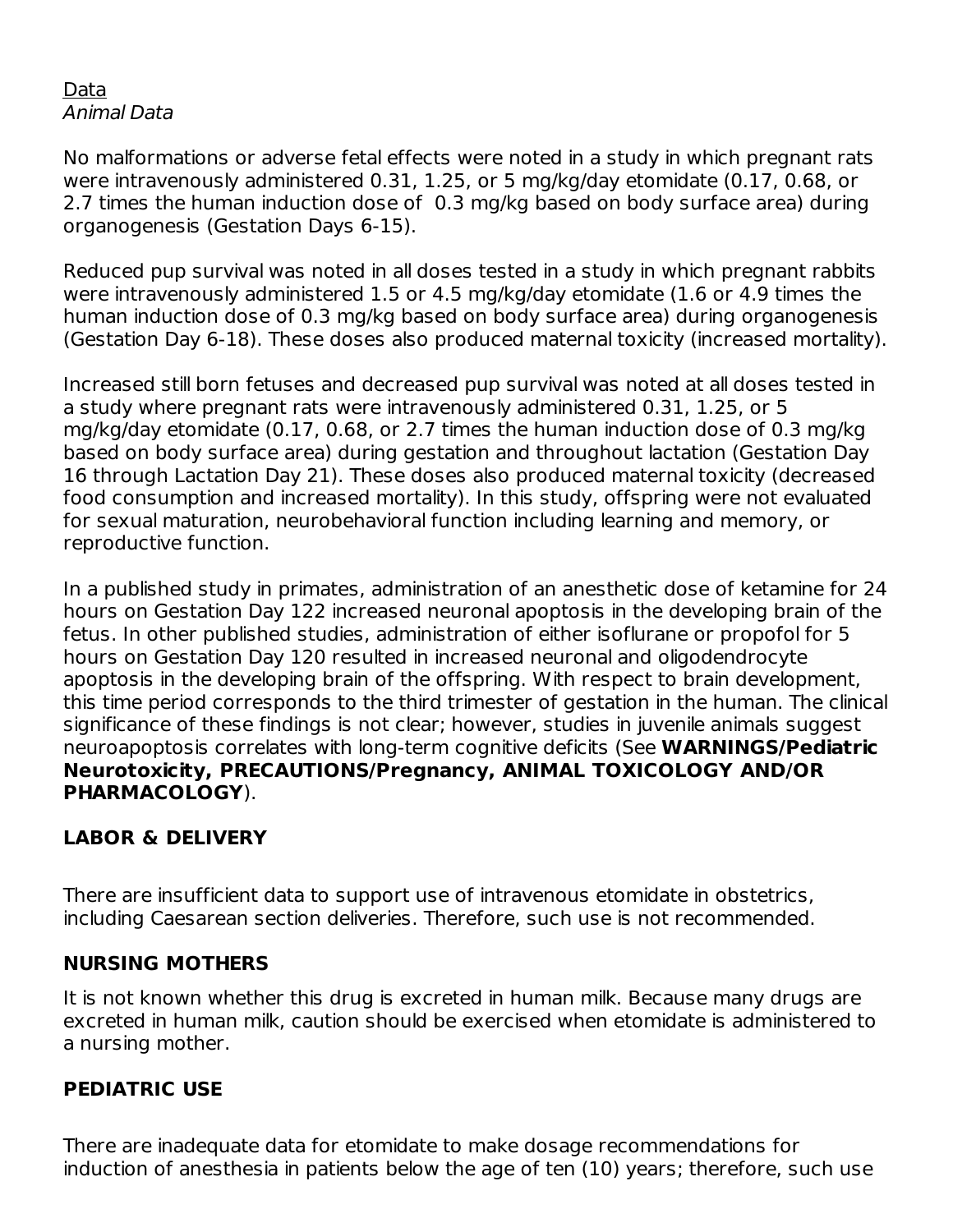is not recommended (see also **DOSAGE AND ADMINISTRATION**).

Published juvenile animal studies demonstrate that the administration of anesthetic and sedation drugs, such as etomidate, that either block NMDA receptors or potentiate the activity of GABA during the period of rapid brain growth or synaptogenesis, results in widespread neuronal and oligodendrocyte cell loss in the developing brain and alterations in synaptic morphology and neurogenesis. Based on comparisons across species, the window of vulnerability to these changes is believed to correlate with exposures in the third trimester of gestation through the first several months of life, but may extend out to approximately 3 years of age in humans.

In primates, exposure to 3 hours of ketamine that produced a light surgical plane of anesthesia did not increase neuronal cell loss, however, treatment regimens of 5 hours or longer of isoflurane increased neuronal cell loss. Data from isoflurane-treated rodents and ketamine-treated primates suggest that the neuronal and oligodendrocyte cell losses are associated with prolonged cognitive deficits in learning and memory. The clinical significance of these nonclinical findings is not known, and healthcare providers should balance the benefits of appropriate anesthesia in pregnant women, neonates, and young children who require procedures with the potential risks suggested by the nonclinical data. (See **WARNINGS/Pediatric Neurotoxicity, PRECAUTIONS/Pregnancy**, and **ANIMAL PHARMACOLOGY AND/OR TOXICOLOGY**)

## **GERIATRIC USE**

Clinical data indicates that etomidate may induce cardiac depression in elderly patients, particularly those with hypertension (see **CLINICAL PHARMACOLOGY** and **OTHER ADVERSE OBSERVATIONS, Circulatory System**).

Elderly patients may require lower doses of etomidate than younger patients. Agerelated differences in pharmacokinetic parameters have been observed in clinical studies (see **CLINICAL PHARMACOLOGY and DOSAGE AND ADMINISTRATION**).

This drug is known to be substantially excreted by the kidney, and the risk of toxic reactions to this drug may be greater in patients with impaired renal function. Because elderly patients are more likely to have decreased renal function, care should be taken in dose selection and it may be useful to monitor renal function.

## **PLASMA CORTISOL LEVELS**

Induction doses of etomidate have been associated with reduction in plasma cortisol and aldosterone concentrations (see CLINICAL PHARMACOLOGY). These have not been associated with changes in vital signs or evidence of increased mortality; however, where concern exists for patients undergoing severe stress, exogenous replacement should be considered.

## **INFORMATION FOR PATIENTS**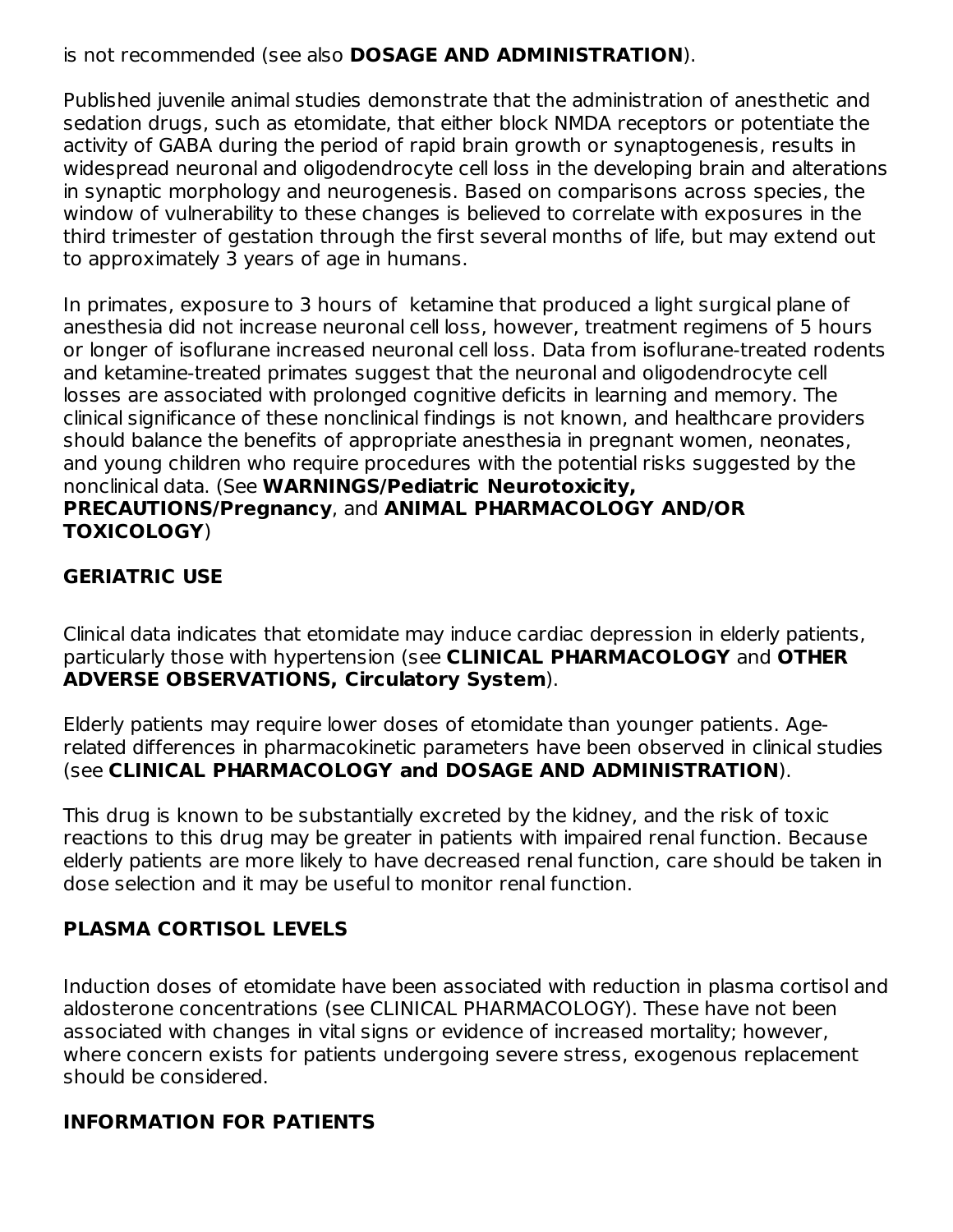### Effect of anesthetic and sedation drugs on early brain development

Studies conducted in young animals and children suggest repeated or prolonged use of general anesthetic or sedation drugs in children younger than 3 years may have negative effects on their developing brains. Discuss with parents and caregivers the benefits, risks, and timing and duration of surgery or procedures requiring anesthetic and sedation drugs. (See **WARNINGS/Pediatric Neurotoxicity**).

## **ADVERSE REACTIONS**

The most frequent adverse reactions associated with use of intravenous etomidate are transient venous pain on injection and transient skeletal muscle movements, including myoclonus:

1. Transient venous pain was observed immediately following intravenous injection of etomidate in about 20% of the patients, with considerable difference in the reported incidence (1.2% to 42%). This pain is usually described as mild to moderate in severity but it is occasionally judged disturbing. The observation of venous pain is not associated with a more than usual incidence of thrombosis or thrombophlebitis at the injection site. Pain also appears to be less frequently noted when larger, more proximal arm veins are employed and it appears to be more frequently noted when smaller, more distal, hand or wrist veins are employed.

2. Transient skeletal muscle movements were noted following use of intravenous etomidate in about 32% of the patients, with considerable difference in the reported incidence (22.7% to 63%). Most of these observations were judged mild to moderate in severity but some were judged disturbing. The incidence of disturbing movements was less when 0.1 mg of fentanyl was given immediately before induction. These movements have been classified as myoclonic in the majority of cases (74%), but averting movements (7%), tonic movements (10%), and eye movements (9%) have also been reported. No exact classification is available, but these movements may also be placed into three groups by location:

a. Most movements are bilateral. The arms, legs, shoulders, neck, chest wall, trunk and all four extremities have been described in some cases, with one or more of these muscle groups predominating in each individual case. Results of electroencephalographic studies suggest that these muscle movements are a manifestation of disinhibition of cortical activity; cortical electroencephalograms, taken during periods when these muscle movements were observed, have failed to reveal seizure activity.

b. Other movements are described as either unilateral or having a predominance of activity of one side over the other. These movements sometimes resemble a localized response to some stimuli, such as venous pain on injection, in the lightly anesthetized patient (averting movements). Any muscle group or groups may be involved, but a predominance of movement of the arm in which the intravenous infusion is started is frequently noted.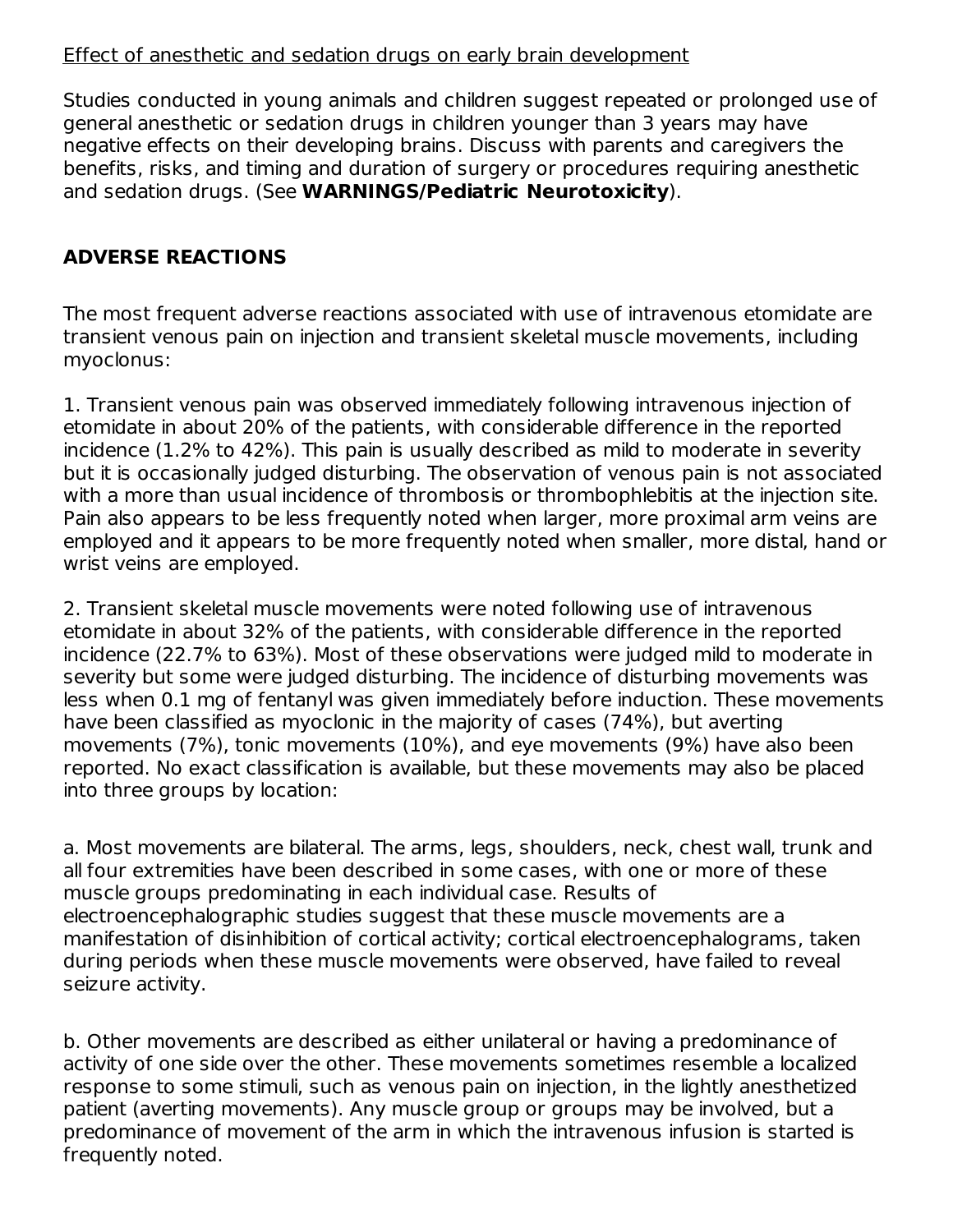c. Still other movements probably represent a mixture of the first two types.

Skeletal muscle movements appear to be more frequent in patients who also manifest venous pain on injection.

### **OTHER ADVERSE OBSERVATIONS**

**Respiratory System:** Hyperventilation, hypoventilation, apnea of short duration (5 to 90 seconds with spontaneous recovery); laryngospasm, hiccup and snoring suggestive of partial upper airway obstruction have been observed in some patients. These conditions were managed by conventional countermeasures.

**Circulatory System:** Hypertension, hypotension, tachycardia, bradycardia and other arrhythmias have occasionally been observed during induction and maintenance of anesthesia. One case of severe hypotension and tachycardia, judged to be anaphylactoid in character, has been reported.

Geriatric patients, particularly those with hypertension, may be at increased risk for the development of cardiac depression following etomidate administration (see **CLINICAL PHARMACOLOGY**).

**Gastrointestinal System**: Postoperative nausea and/or vomiting following induction of anesthesia with etomidate is probably no more frequent than the general incidence. When etomidate was used for both induction and maintenance of anesthesia in short procedures such as dilation and curettage, or when insufficient analgesia was provided, the incidence of postoperative nausea and/or vomiting was higher than that noted in control patients who received thiopental.

### **To report SUSPECTED ADVERSE REACTIONS, contact Caplin Steriles Limited at 1-866-978-6111 or FDA at 1-800-FDA-1088 or www.fda.gov/medwatch.**

## **OVERDOSAGE**

Overdosage may occur from too rapid or repeated injections. Too rapid injection may be followed by a fall in blood pressure. No adverse cardiovascular or respiratory effects attributable to etomidate overdose have been reported.

In the event of suspected or apparent overdosage, the drug should be discontinued, a patent airway established (intubate, if necessary) or maintained and oxygen administered with assisted ventilation, if necessary.

### **DOSAGE & ADMINISTRATION**

Do not administer unless solution is clear and container is undamaged. Discard unused portion (see **DOSAGE AND ADMINISTRATION**).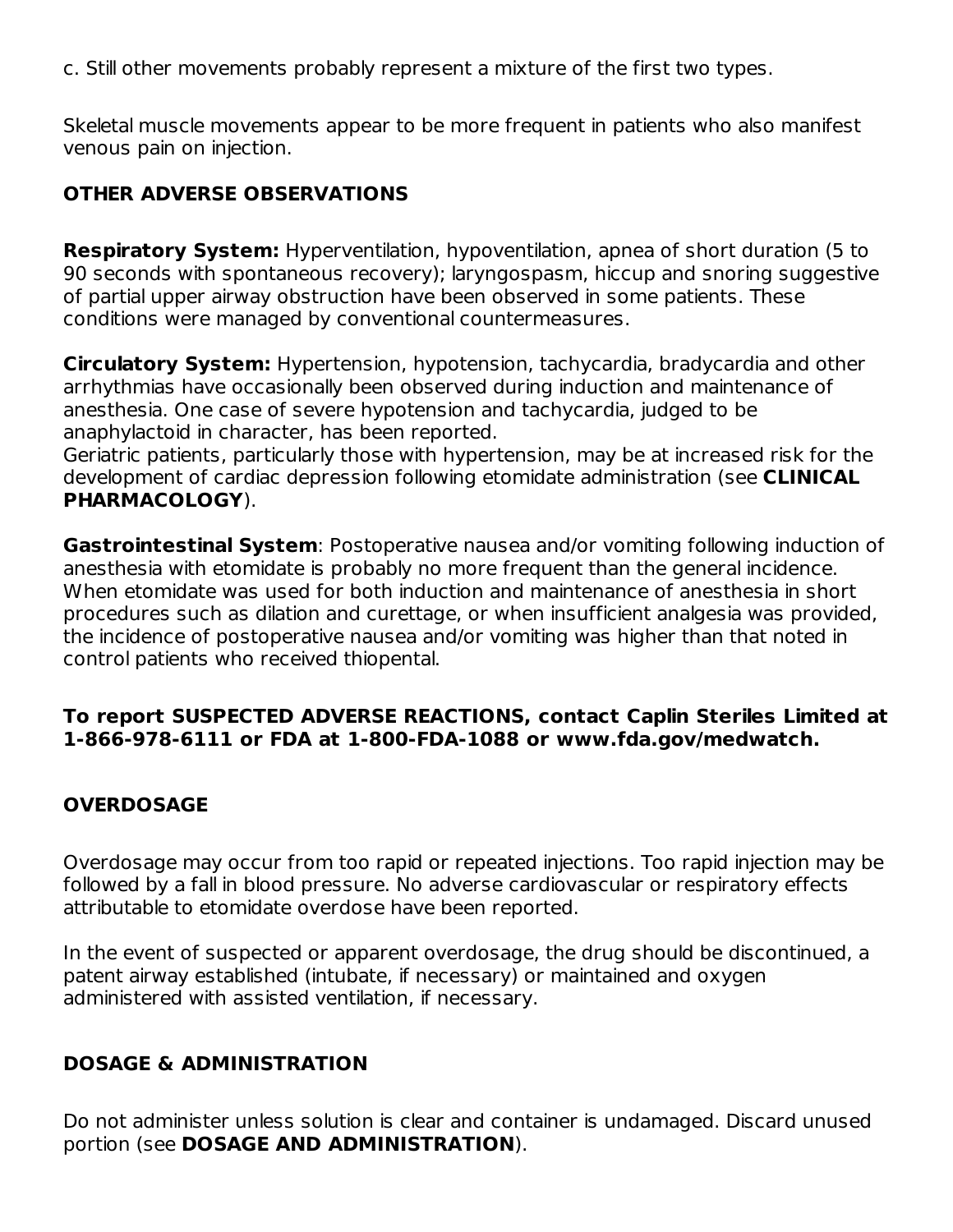Etomidate Injection, USP is intended for administration only by the intravenous route (see **CLINICAL PHARMACOLOGY**). The dose for induction of anesthesia in adult patients and in pediatric patients above the age of ten (10) years will vary between 0.2 mg/kg and 0.6 mg/kg of body weight, and it must be individualized in each case. The usual dose for induction in these patients is 0.3 mg/kg, injected over a period of 30 to 60 seconds. There are inadequate data to make dosage recommendations for induction of anesthesia in patients below the age of ten (10) years; therefore, such use is not recommended. Geriatric patients may require reduced doses of etomidate.

Smaller increments of intravenous etomidate may be administered to adult patients during short operative procedures to supplement subpotent anesthetic agents, such as nitrous oxide. The dosage employed under these circumstances, although usually smaller than the original induction dose, must be individualized. There are insufficient data to support this use of etomidate for longer adult procedures or for any procedures in pediatric patients; therefore, such use is not recommended. The use of intravenous fentanyl and other neuroactive drugs employed during the conduct of anesthesia may alter the etomidate dosage requirements. Consult the prescribing information for all other such drugs before using.

**Premedication:** Etomidate is compatible with commonly administered pre-anesthetic medications, which may be employed as indicated. See also **CLINICAL PHARMACOLOGY, ADVERSE REACTIONS,** and dosage recommendations for maintenance of anesthesia.

Etomidate anesthesia does not significantly alter the usual dosage requirements of neuromuscular blocking agents employed for endotracheal intubation or other purposes shortly after induction of anesthesia.

Parenteral drug products should be inspected visually for particulate matter and discoloration prior to administration, whenever solution and container permit.

To prevent needle-stick injuries, needles should not be recapped, purposely bent, or broken by hand.

### **HOW SUPPLIED**

Etomidate Injection, USP 2 mg/ mL is a sterile, nonpyrogenic clear colorless solution supplied in single-dose vials as follows:

| <b>NDC No.</b> | Etomidate Injection, USP (2 mg/mL) Package Factor |                     |
|----------------|---------------------------------------------------|---------------------|
| 65145-127-10   | 20 mg/10 mL (2 mg/mL) Single-Dose<br>Vial         | 10 vials per carton |
| 65145-128-10   | 40 mg/20 mL (2 mg/mL) Single-Dose<br>Vial         | 10 vials per carton |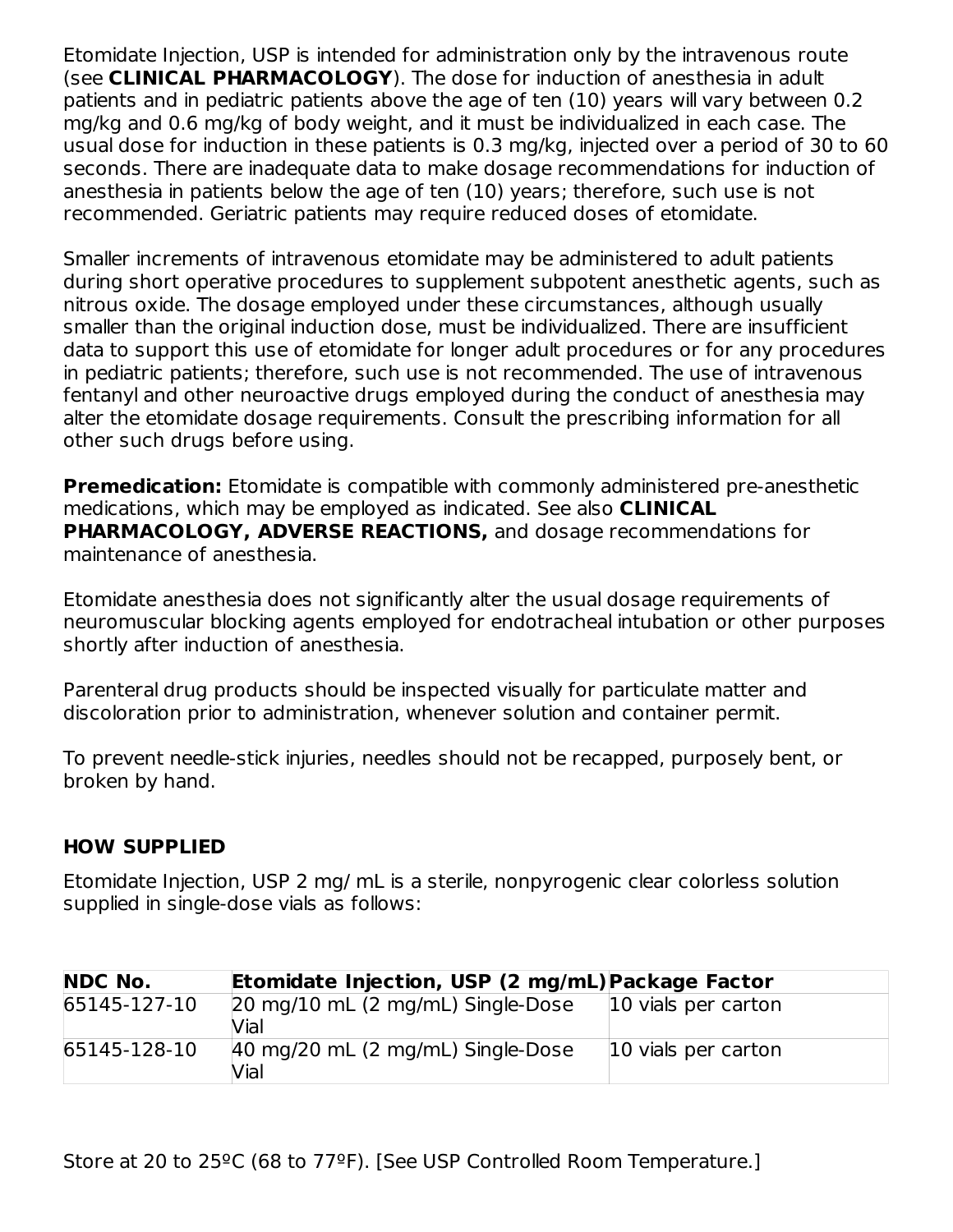## **ANIMAL PHARMACOLOGY & OR TOXICOLOGY**

Published studies in animals demonstrate that the use of anesthetic agents during the period of rapid brain growth or synaptogenesis results in widespread neuronal and oligodendrocyte cell loss in the developing brain and alterations in synaptic morphology and neurogenesis. Based on comparisons across species, the window of vulnerability to these changes is believed to correlate with exposures in the third trimester through the first several months of life, but may extend out to approximately 3 years of age in humans.

In primates, exposure to 3 hours of an anesthetic regimen that produced a light surgical plane of anesthesia did not increase neuronal cell loss, however, treatment regimens of 5 hours or longer increased neuronal cell loss. Data in rodents and in primates suggest that the neuronal and oligodendrocyte cell losses are associated with subtle but prolonged cognitive deficits in learning and memory. The clinical significance of these nonclinical findings is not known, and healthcare providers should balance the benefits of appropriate anesthesia in neonates and young children who require procedures against the potential risks suggested by the nonclinical data (See **WARNINGS/Pediatric Neurotoxicity, PRECAUTIONS/Pregnancy, Pediatric Use**).

Manufactured by: Caplin Steriles Limited, Gummidipoondi – 601 201, India. Code: TN/Drugs/TN00003457

August, 2020 CSL/AWC/XXX-XX

#### **PACKAGE LABEL.PRINCIPAL DISPLAY PANEL**

**Etomidate Injection, USP 20 mg/10 mL (2 mg/mL)**

**NDC 65145-127-01**

**Rx only For Intravenous Use Only**

**10 mL Single-Dose Vial**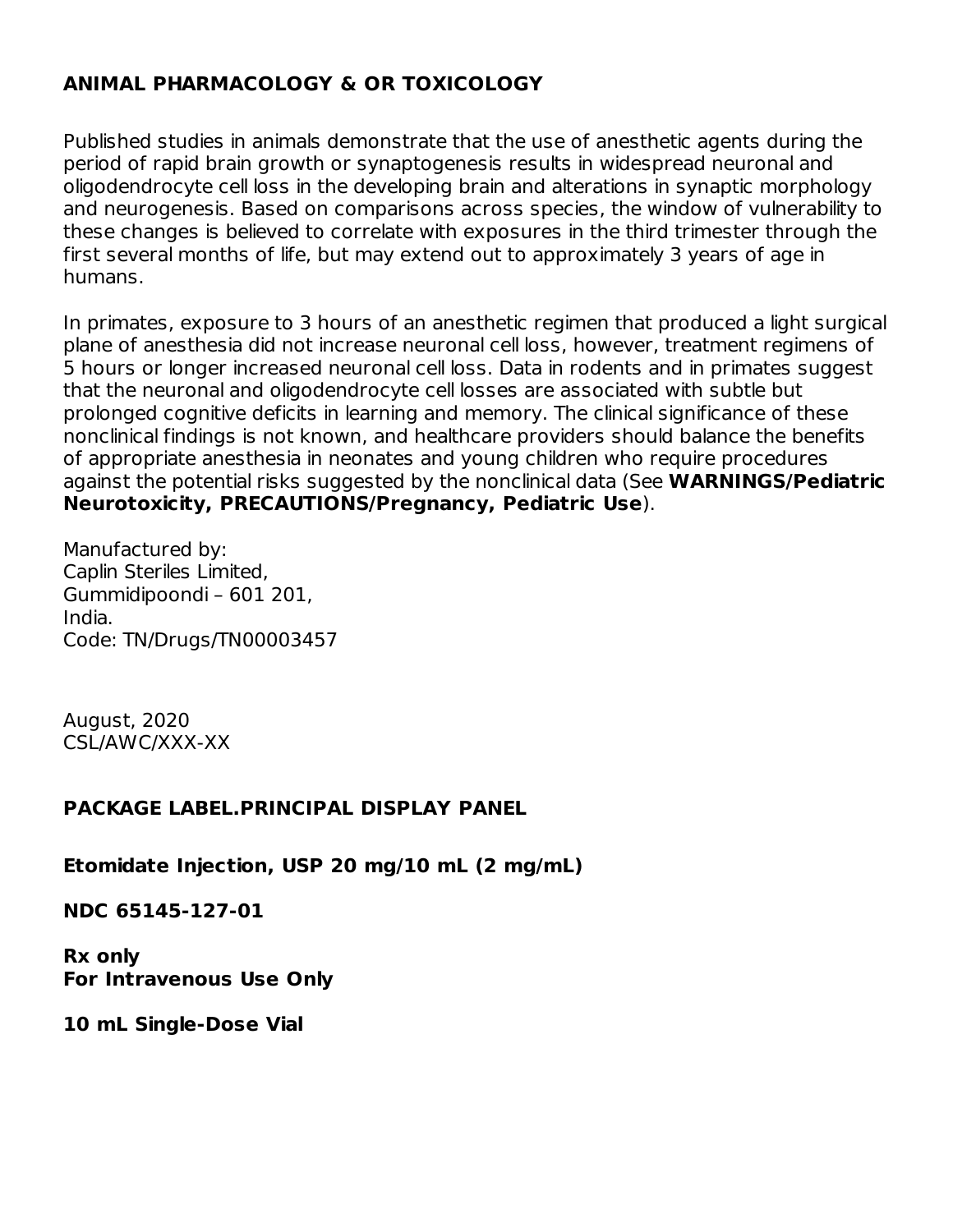

# **Etomidate Injection 10 mL Carton NDC 65145-127-10**

### **10 X 10 mL Single-dose Vial**



**Etomidate Injection, USP 40 mg/20 mL (2 mg/mL)**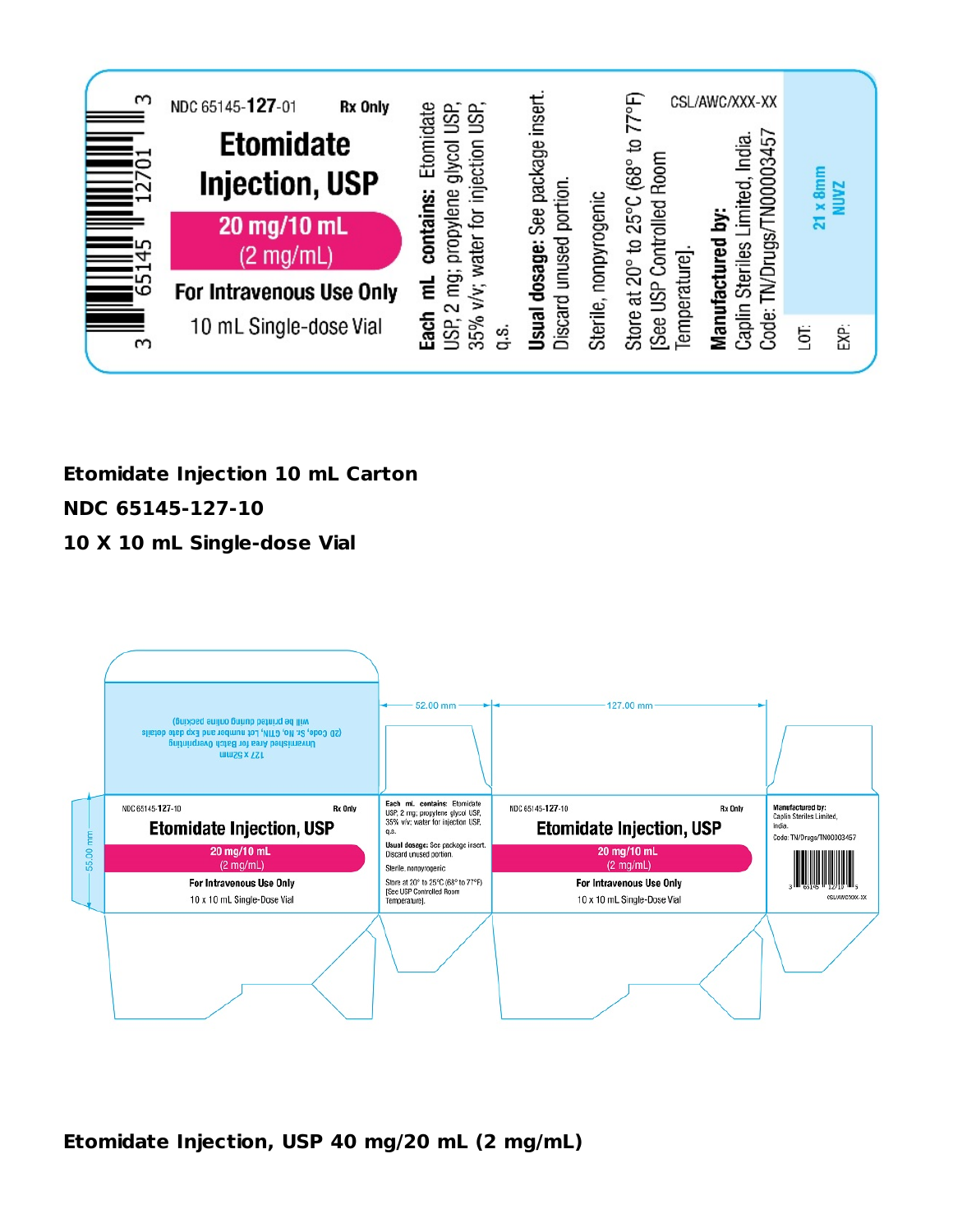**NDC 65145-128-01 Rx only For Intravenous Use Only**

#### **20 mL Single-Dose Vial**



## **Etomidate Injection 20 mL Carton**

## **NDC 65145-128-10**

### **10 X 10 mL Single-dose Vial**



# **ETOMIDATE** etomidate injection, solution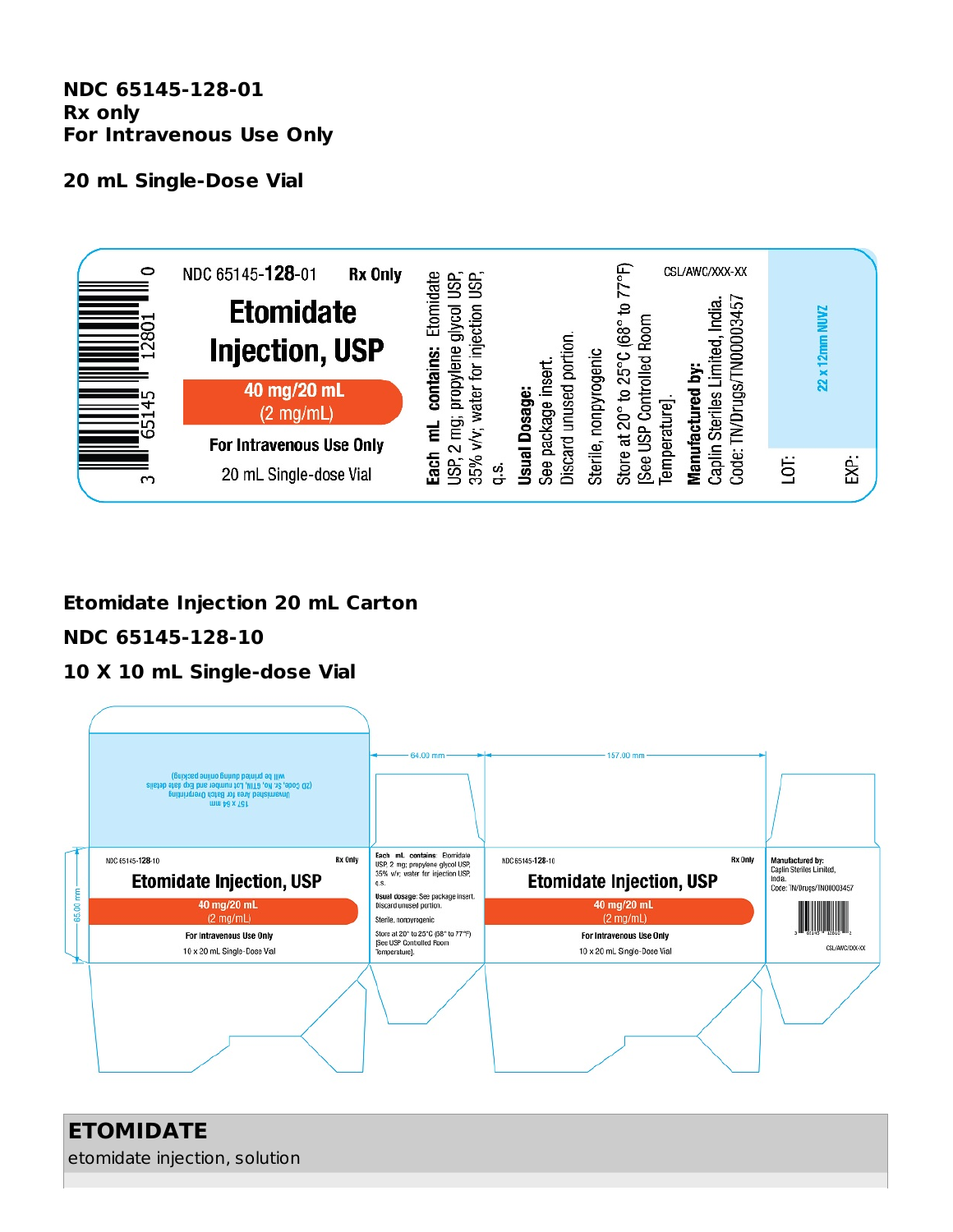| <b>Product Information</b>             |                                 |                                            |                                                                   |  |                                       |                 |                              |  |
|----------------------------------------|---------------------------------|--------------------------------------------|-------------------------------------------------------------------|--|---------------------------------------|-----------------|------------------------------|--|
|                                        | <b>Product Type</b>             |                                            | <b>HUMAN PRESCRIPTION DRUG</b>                                    |  | <b>Item Code (Source)</b>             |                 | NDC:65145-127                |  |
|                                        | <b>Route of Administration</b>  |                                            | <b>INTRAVENOUS</b>                                                |  |                                       |                 |                              |  |
|                                        |                                 |                                            |                                                                   |  |                                       |                 |                              |  |
|                                        |                                 | <b>Active Ingredient/Active Moiety</b>     |                                                                   |  |                                       |                 |                              |  |
|                                        |                                 |                                            | <b>Ingredient Name</b>                                            |  | <b>Basis of Strength</b>              |                 | <b>Strength</b>              |  |
|                                        |                                 |                                            | <b>ETOMIDATE</b> (UNII: Z22628B598) (ETOMIDATE - UNII:Z22628B598) |  | <b>ETOMIDATE</b>                      |                 | 2 mg in 1 mL                 |  |
|                                        |                                 |                                            |                                                                   |  |                                       |                 |                              |  |
|                                        | <b>Inactive Ingredients</b>     |                                            |                                                                   |  |                                       |                 |                              |  |
|                                        |                                 |                                            | <b>Ingredient Name</b>                                            |  |                                       | <b>Strength</b> |                              |  |
|                                        |                                 | <b>PROPYLENE GLYCOL (UNII: 6DC9Q167V3)</b> |                                                                   |  |                                       |                 |                              |  |
|                                        | <b>WATER (UNII: 059QF0KO0R)</b> |                                            |                                                                   |  |                                       |                 |                              |  |
|                                        |                                 |                                            |                                                                   |  |                                       |                 |                              |  |
|                                        | <b>Packaging</b>                |                                            |                                                                   |  |                                       |                 |                              |  |
|                                        |                                 |                                            |                                                                   |  | <b>Marketing Start</b>                |                 | <b>Marketing End</b>         |  |
| #                                      | <b>Item Code</b>                |                                            | <b>Package Description</b>                                        |  | <b>Date</b>                           |                 | <b>Date</b>                  |  |
| $\mathbf{1}$                           | NDC:65145-<br>127-10            | 10 in 1 CARTON                             |                                                                   |  | 03/15/2021                            |                 |                              |  |
| $\mathbf{1}$                           | NDC:65145-<br>127-01            | <b>Combination Product</b>                 | 10 mL in 1 VIAL, SINGLE-DOSE; Type 0: Not a                       |  |                                       |                 |                              |  |
|                                        |                                 |                                            |                                                                   |  |                                       |                 |                              |  |
|                                        |                                 |                                            |                                                                   |  |                                       |                 |                              |  |
|                                        |                                 | <b>Marketing Information</b>               |                                                                   |  |                                       |                 |                              |  |
|                                        | <b>Marketing</b><br>Category    |                                            | <b>Application Number or Monograph</b><br><b>Citation</b>         |  | <b>Marketing Start</b><br><b>Date</b> |                 | <b>Marketing End</b><br>Date |  |
|                                        | <b>ANDA</b>                     | ANDA215028                                 |                                                                   |  | 03/15/2021                            |                 |                              |  |
|                                        |                                 |                                            |                                                                   |  |                                       |                 |                              |  |
|                                        |                                 |                                            |                                                                   |  |                                       |                 |                              |  |
|                                        | <b>ETOMIDATE</b>                |                                            |                                                                   |  |                                       |                 |                              |  |
|                                        | etomidate injection, solution   |                                            |                                                                   |  |                                       |                 |                              |  |
|                                        |                                 |                                            |                                                                   |  |                                       |                 |                              |  |
|                                        | <b>Product Information</b>      |                                            |                                                                   |  |                                       |                 |                              |  |
|                                        | <b>Product Type</b>             |                                            | <b>HUMAN PRESCRIPTION DRUG</b>                                    |  | <b>Item Code (Source)</b>             |                 | NDC:65145-128                |  |
|                                        | <b>Route of Administration</b>  |                                            | <b>INTRAVENOUS</b>                                                |  |                                       |                 |                              |  |
|                                        |                                 |                                            |                                                                   |  |                                       |                 |                              |  |
| <b>Active Ingredient/Active Moiety</b> |                                 |                                            |                                                                   |  |                                       |                 |                              |  |
|                                        |                                 |                                            | <b>Ingredient Name</b>                                            |  | <b>Basis of Strength</b>              |                 | <b>Strength</b>              |  |
|                                        |                                 |                                            | <b>ETOMIDATE</b> (UNII: Z22628B598) (ETOMIDATE - UNII:Z22628B598) |  | <b>ETOMIDATE</b>                      |                 | 2 mg in 1 mL                 |  |
|                                        |                                 |                                            |                                                                   |  |                                       |                 |                              |  |
| <b>Inactive Ingredients</b>            |                                 |                                            |                                                                   |  |                                       |                 |                              |  |
|                                        |                                 |                                            | <b>Ingredient Name</b>                                            |  |                                       |                 | <b>Strength</b>              |  |